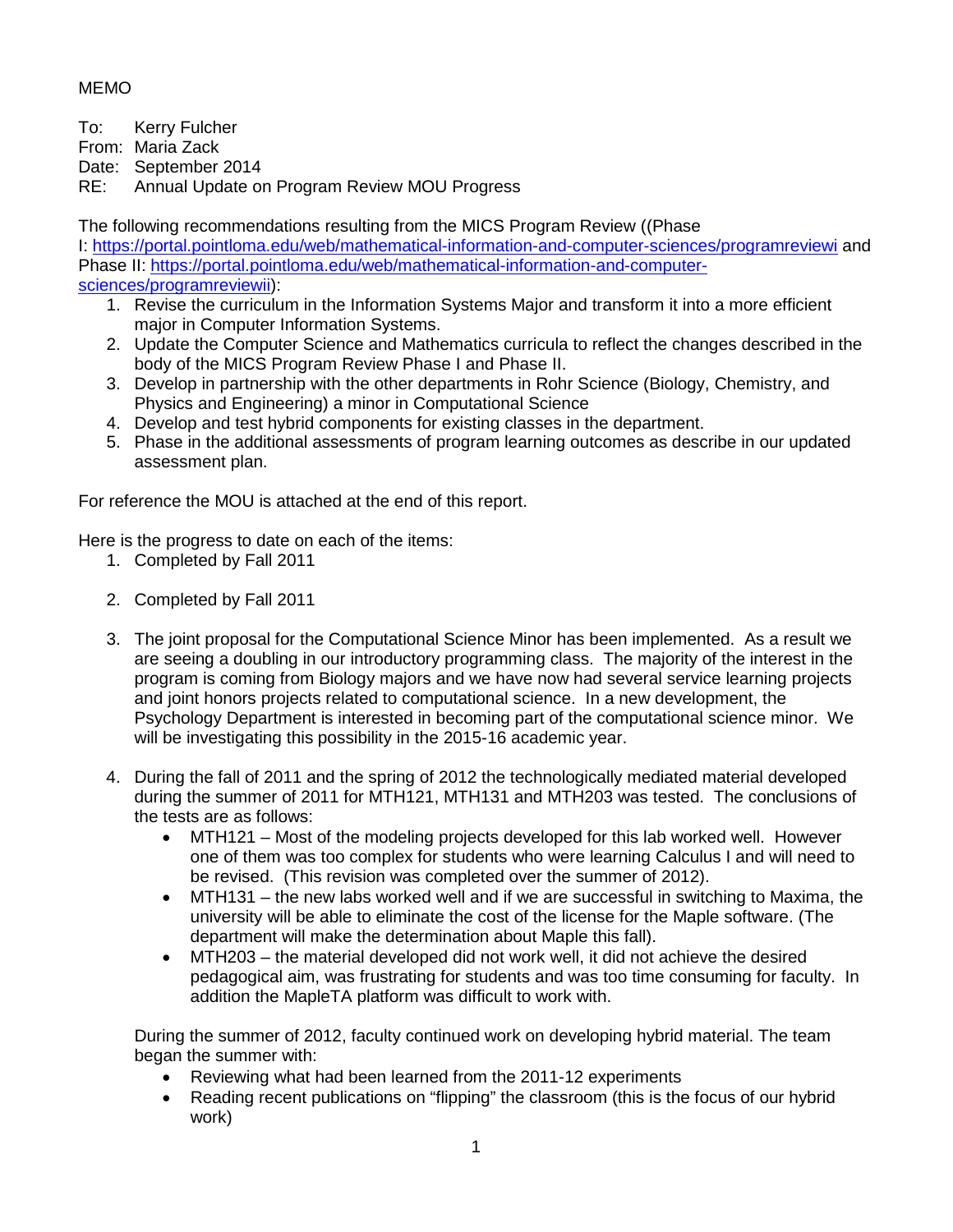- Reviewing the results from small-scale experiments conducted in other classes during the academic year (e.g. using YouTube videos with students, having students process textual material in some different ways such as turning in outlines, working with other technology platforms).
- Looking at a number of models on the internet for presenting mathematical material.
- Playing with technology which included recording explanations written by hand on a pad, recording demonstrations giving on a black board, using an iPad to record explanations (written and vocal), making use of student generated videos, reviewing professionally generated videos and narrating Powerpoint presentations. We quickly learned that the styluses currently available for iPads are not sufficiently sensitive to produce clear results when writing complex mathematical equations.
- It is interesting to note that the experiments that we did with students during the spring of 2012, indicate that the students have a clear preference for things that appear to be "home grown" as opposed to commercially produced. Many enjoyed explanations that were recordings of a faculty member writing on a pad and explaining a computational technique (the camera was focused on the pad).

#### In the 2012-13 Academic year:

- A complete redesign of MTH203 as a hybrid using Carnegie Mellon (now Acrobatiq) material with a successful pilot test in the summer of 2013.
- Background work to construct MTH303 as a hybrid. The department encountered several obstacles with the Pearson material that was selected. While a great deal of development was done in the summer of 2013, the integration between Pearson and Canvas was not working effectively. This led to a decision to run MTH303 in the Fall of 2013 as "electronically mediated" and not to reduce the seat time. Pearson promises that the integration problems will be solved by January of 2014.
- Our experiments with free software have gone well. This has allowed us to move to using Maxima as a replacement for Maple. ITS was able to give up the Maple license and thus save PLNU money. We have also begun investigating using R, a statistical package, as a replacement for some costly software packages such as SPSS and MatLab.

In the 2013-14 Academic Year:

- MTH203 Statistics was piloted as a hybrid/blended class in Spring of 2014. This pilot informed course redesign over the summer.
- MTH303 Problem Solving as hybrid/blended was piloted in the Spring of 2014. This pilot informed course redesign over the summer.
- In the Summer of 2014 MTH203 and MTH303 were refined as blended/hybrid classes. MTH213 Fundamentals of Elementary Mathematics I and CSC143 Introduction to Computer Programming were also constructed.

Future Work:

- Teach MTH203 and MTH303 as blended/hybrid in the 2014-15 year and gather data.
- Pilot test MTH213, MTH223 and CSC as hybrids in 2014-15 school year (development will happen over the summer and fall of 2014).
- Gather learning outcome data on hybrid courses and refine the courses. Some preliminary data is attached.
- 5. The new assessments for our MICS assessment program were developed and implemented at the end of the Fall 2011 and Spring 2012 semesters. We have added new learning outcomes and means of assessment to address PLNU's need to assess core competancies for WASC.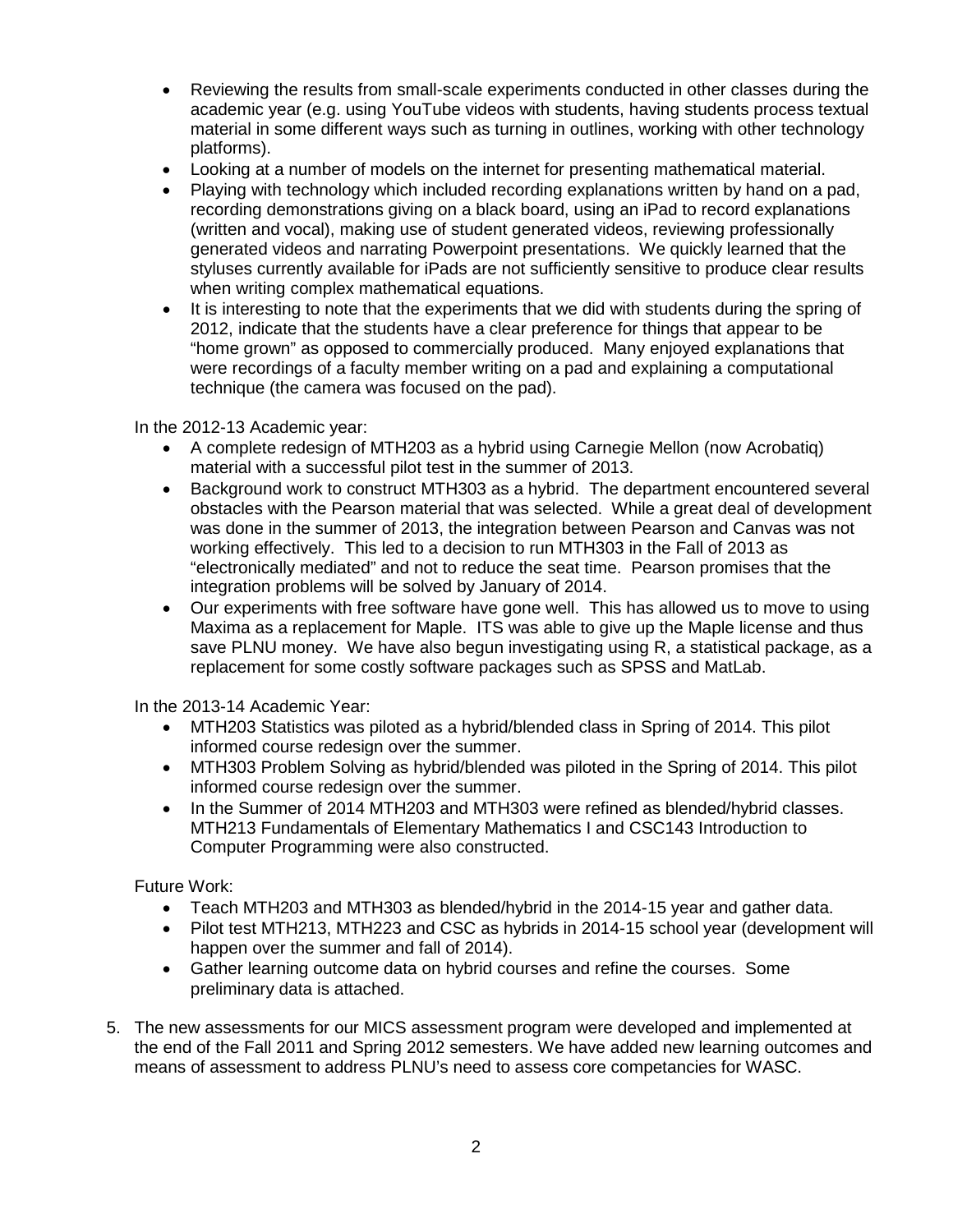#### **Program Review Memorandum of Understanding Mathematical, Information and Computer Sciences Department November 2010**

Plan for Improvement: Recommendations from the Program Review:

The following recommendations emerged from the MICS Program Review:

- 6. Revise the curriculum in the Information Systems Major and transform it into a more efficient major in Computer Information Systems.
- 7. Update the Computer Science and Mathematics curricula to reflect the changes described in the body of the MICS Program Review Phase I and Phase II.
- 8. Develop in partnership with the other departments in Rohr Science (Biology, Chemistry, and Physics and Engineering) a minor in Computational Science
- 9. Develop and test hybrid components for existing classes in the department.
- 10. Phase in the additional assessments of program learning outcomes as describe in our updated assessment plan.

#### Action Steps for Implementing Improvements:

The timeline for implementing these changes can be seen in the timeline appendix. Details of the steps needed can be found in the program review (Phase I: [https://portal.pointloma.edu/web/mathematical](https://portal.pointloma.edu/web/mathematical-information-and-computer-sciences/programreviewi)[information-and-computer-sciences/programreviewi](https://portal.pointloma.edu/web/mathematical-information-and-computer-sciences/programreviewi) and Phase

II: [https://portal.pointloma.edu/web/mathematical-information-and-computer-sciences/programreviewii\)](https://portal.pointloma.edu/web/mathematical-information-and-computer-sciences/programreviewii) and in the attached detail for work on hybrid/flipped classes.

Assessment Measures:

• The changes in curriculum for Computer Information Systems, Computer Science and Mathematics will be assessed via the program assessment system for each major. Details can be found in the MICS assessment documents [\(https://portal.pointloma.edu/web/institutional](https://portal.pointloma.edu/web/institutional-effectiveness/assessment/mics)[effectiveness/assessment/mics\)](https://portal.pointloma.edu/web/institutional-effectiveness/assessment/mics).

#### Financial Implications of the Action Steps:

The numbers below correspond to the number of the recommendation above.

- 1. The Computer Information Systems major makes use of several classes in the Computer Science major. This change has the effect of a net reduction of one half of a full-time equivalent (FTE) faculty member in the department. Because of recent departures and upcoming retirements, this change will be absorbed by not refilling a faculty position in the department.
- 2. The updates in the Computer Science and Mathematics curricula are cost neutral since the changes involved the elimination as well as the addition of courses and making some previously elective courses required.
- 3. The development of the Computational Science minor is also cost neutral. Many of the courses in the minor already exist in one of the four departments in the building. There are a limited number of MICS courses needed to be added to the curriculum (Matlab, Python Scripting, Databases for Computational Science) and in revising the curriculum for Math and CS (recommendation 2) the department was able to free up the units needed for this purpose.
- 4. Develop and test hybrid components for existing classes in the department. This recommendation has a cost associated with it. The main expense is funding for faculty during the summer to develop the hybrid components. There will be limited costs for software and other technical tools that will be paid out of department funds. It is anticipated that the process of creation, experimentation and testing will take 4-5 years. The details related to this process can be seen in the hybrid attachment.
- 5. Phasing in the additional assessments in the department is cost neutral.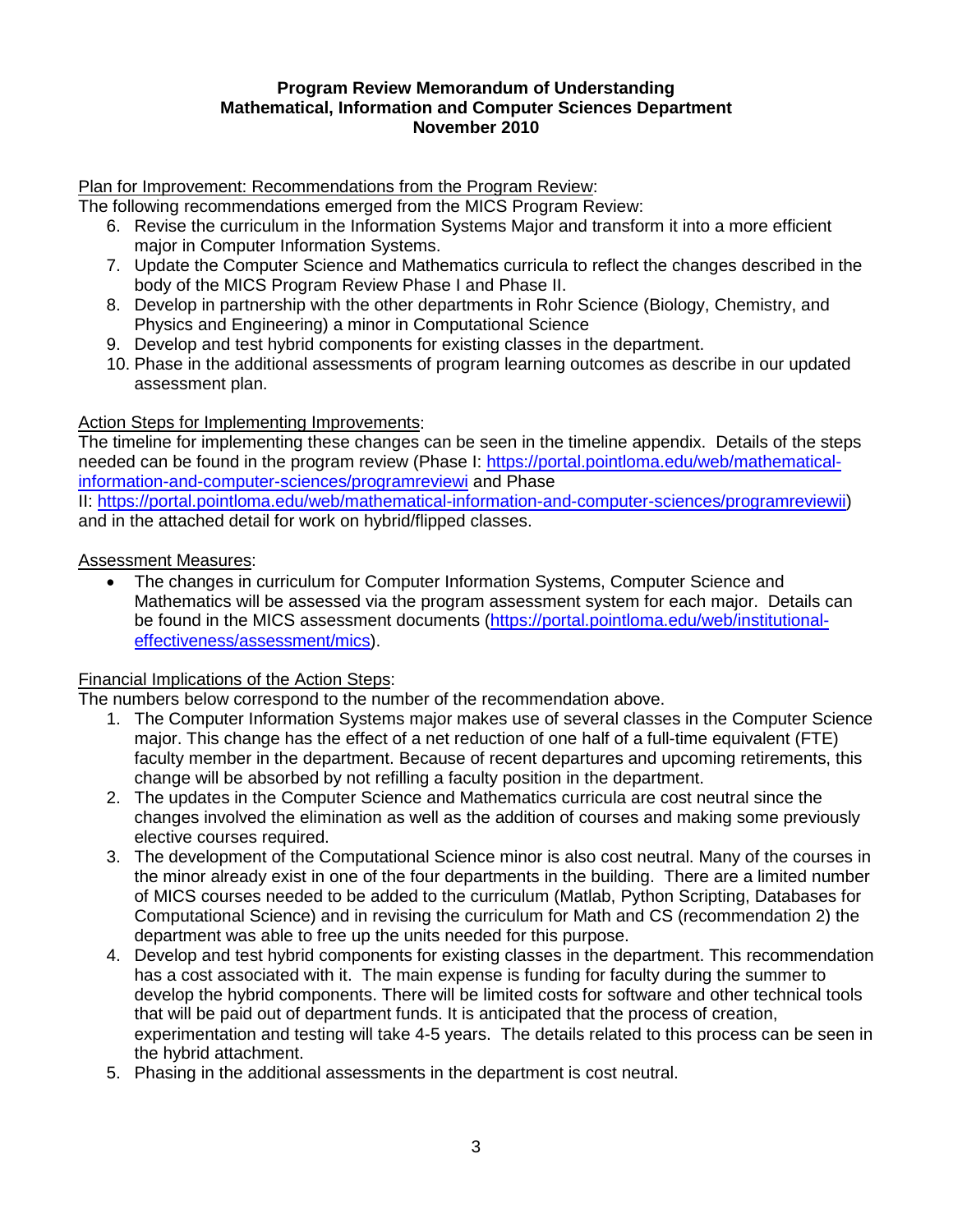The Provost and the MICS Department mutually agree to pursue these recommendations for the MICS Department. The Provost will provide material and administrative support for the actions taken as the result of the recommendations provided that the MICS Department makes satisfactory annual progress on the initiatives. MICS Department will carry out these actions and submit and annual report of progress.

Signed:

\_\_\_\_\_\_\_\_\_\_\_\_\_\_\_\_\_\_\_\_\_\_\_\_\_\_\_\_\_ \_\_\_\_\_\_\_\_\_\_\_\_\_\_\_\_\_\_\_\_\_\_\_\_\_\_\_\_\_\_\_\_\_ Kerry Fulcher, Ph.D., Provost Maria Zack, Ph.D., Chair MICS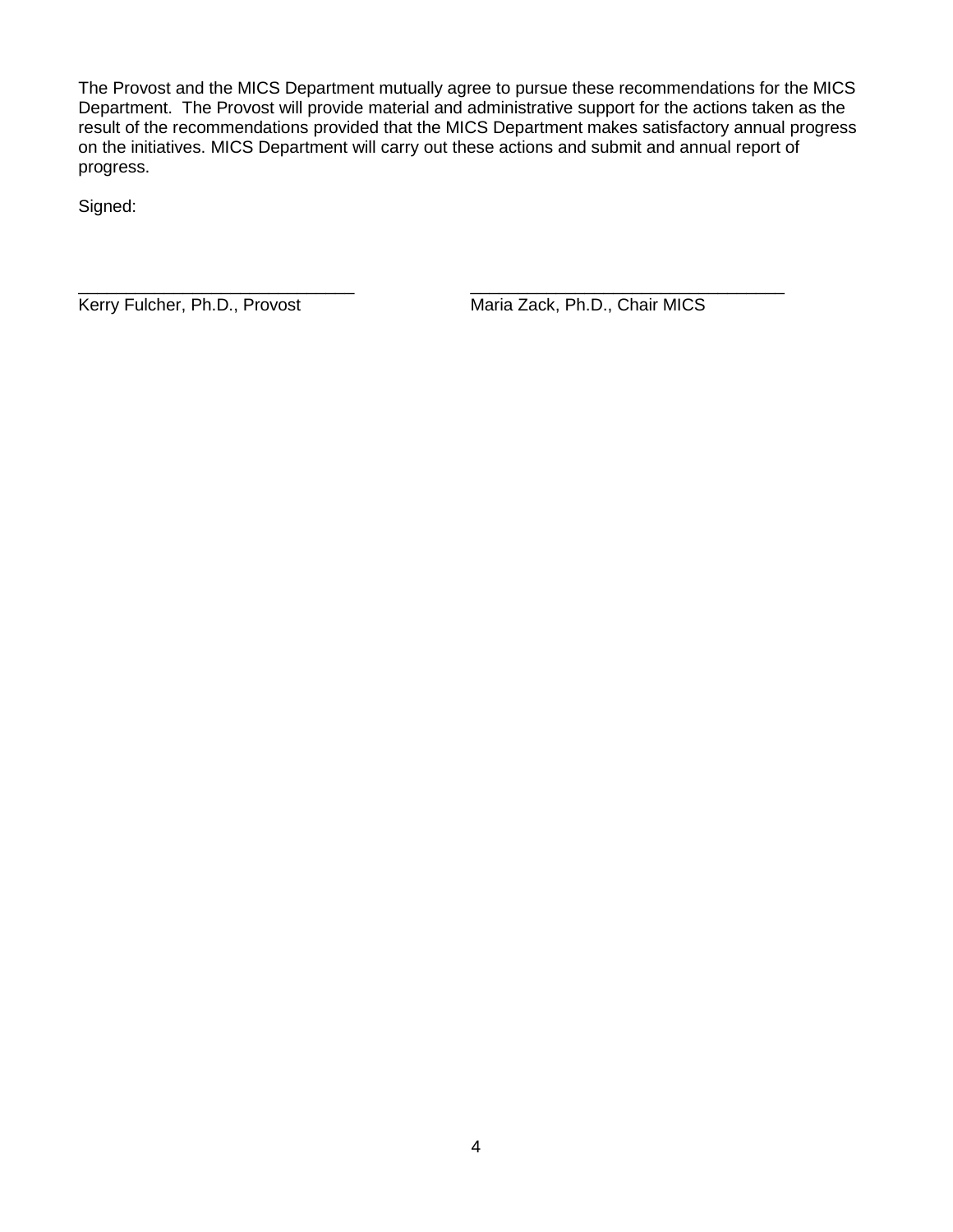|         | <b>Curriculum</b>                                                                                                         | <b>Computational Science</b>                                                                                        | <b>Assessment</b>                                                                                                                                                                                                                                       | <b>Hybrids</b>                                                                                                                                                                                                                                                                                                                                                                       |
|---------|---------------------------------------------------------------------------------------------------------------------------|---------------------------------------------------------------------------------------------------------------------|---------------------------------------------------------------------------------------------------------------------------------------------------------------------------------------------------------------------------------------------------------|--------------------------------------------------------------------------------------------------------------------------------------------------------------------------------------------------------------------------------------------------------------------------------------------------------------------------------------------------------------------------------------|
| 2010-11 | Complete Program Review<br>$\bullet$<br>Turn in curriculum proposal<br>$\bullet$<br>to the Academic Policies<br>Committee | Discuss details of a<br>$\bullet$<br>computational science minor<br>with the other departments<br>in the building   | CSC254 Signature<br>$\bullet$<br>Assignment and Rubric<br>(develop)<br>MTH242 Signature<br>$\bullet$<br>Assignment and Rubric<br>(develop)<br>ISS424 Signature Assignment<br>$\bullet$<br>and Rubric (develop)<br><b>Annual Assessment</b><br>$\bullet$ | Summer 2011<br>Convert MTH131, MTH121,<br>$\bullet$<br>CSC133 and MTH203                                                                                                                                                                                                                                                                                                             |
| 2011-12 | Implement curriculum with<br>$\bullet$<br>needed transitional<br>schedules for students                                   | Map out and submit needed<br>$\bullet$<br>curricular changes if the<br>computational science minor<br>is to proceed | Senior Seminar Societal Role<br>$\bullet$<br>Assignment and Rubric<br>(develop)<br>MTH382 Signature<br>$\bullet$<br>Assignment and Rubric<br>(develop)<br><b>ISS414 Signature Assignment</b><br>and Rubric (develop)<br><b>Annual Assessment</b>        | <b>Fall 2011</b><br>Trial run with MTH121 and<br>$\bullet$<br><b>CSC133</b><br>Trial run with randomized<br>treatments in MTH203<br>Spring 2012<br>Trail run with MTH131<br>Trial run with randomized<br>$\bullet$<br>treatments in MTH203<br>Summer 2012<br>Evaluate what was learned<br>$\bullet$<br>from the 2011-12 trials<br>Convert CSC181 and MTH303<br>$\bullet$             |
| 2012-13 | Finish implementing new<br>$\bullet$<br>curriculum                                                                        | Implement new<br>$\bullet$<br>computational science minor                                                           | CSC494 Signature<br>$\bullet$<br>Assignment and Rubric<br>(develop)<br><b>Annual Assessment</b><br>$\bullet$                                                                                                                                            | <b>Fall 2012</b><br>Second trial run with MTH121<br>$\bullet$<br>and CSC133<br>Trial run with randomized<br>$\bullet$<br>treatments with CSC181 and<br>MTH303<br>Spring 2013<br>Second trial run with MTH131<br>Trial run with randomized<br>treatments with CSC181 and<br>MTH303<br>Summer 2013<br>Evaluate what was learned<br>from the 2012-13 trials<br>Adjust classes as needed |

# **Five-Year Timeline for Recommendations**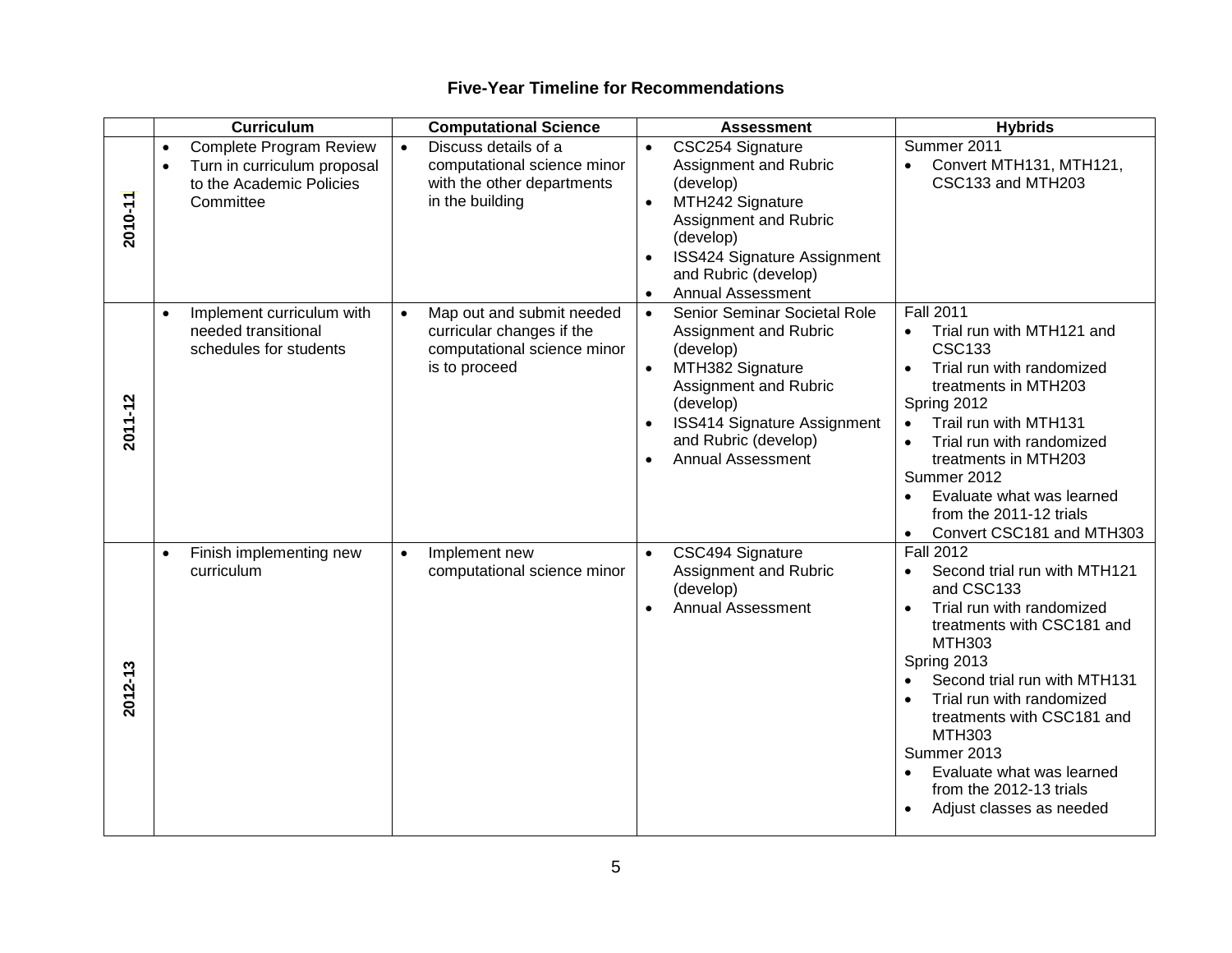|                     | <b>Curriculum</b>                  | <b>Computational Science</b>                                                 | <b>Assessment</b>                     | <b>Hybrids</b>                                                                                                                                                                                                                                                                                                                                |
|---------------------|------------------------------------|------------------------------------------------------------------------------|---------------------------------------|-----------------------------------------------------------------------------------------------------------------------------------------------------------------------------------------------------------------------------------------------------------------------------------------------------------------------------------------------|
| ۳<br>2013           | Assess new curriculum<br>$\bullet$ | Implement new<br>$\bullet$<br>computational science minor                    | <b>Annual Assessment</b><br>$\bullet$ | <b>Fall 2013</b><br>Continue gathering data in<br>CSC181, MTH121, MTH203<br>and MTH303<br>Spring 2014<br>Continue gathering data in<br>CSC181, MTH131, MTH203<br>and MTH303<br>Make determination about<br>continuing the use of hybrids<br>Write journal articles on what<br>we have learned about<br>learning outcomes with these<br>hybrid |
| <b>SC</b><br>2014-1 | Assess new curriculum              | Preliminary assessment of<br>$\bullet$<br>new computational science<br>minor | Annual Assessment                     | Implement decisions about the<br>continuing use of hybrids for<br>these classes                                                                                                                                                                                                                                                               |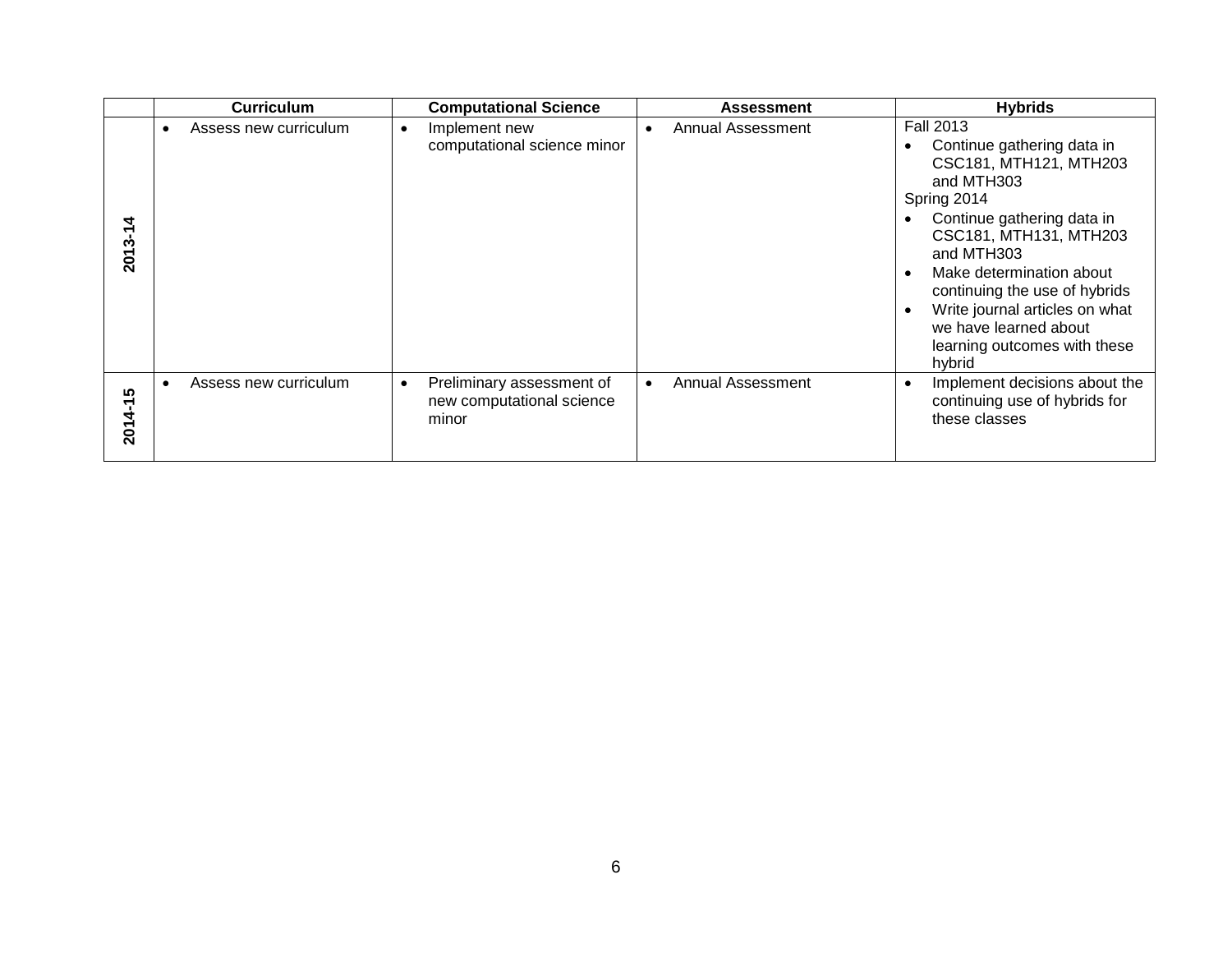## **Hybrid Scoping**

## **The Classes:**

- CSC133 Introduction to Computer Science and Information Systems (3 units taught once per year)
- CSC181 Excel (1 unit taught 5 times per year)
- MTH121 Modeling (1 unit taught once per year)
- MTH131 Calculus Lab (1 unit taught once per year)
- MTH203 Elementary Statistics (this is the "service" statistics class) (3 units taught 6-7 times per year)
- MTH303 Problem Solving (our broad general education class) (3 units taught 12 times per year)

## **Content Development Needed:**

- Laboratory content moved to hybrid for: CSC133, CSC181 and MTH131
- Information reinforcement and mastery content to hybrid for MTH203 and MTH303

As a department we have outlined the content to be moved to computer format for each course. The basic assumption is that this content will aid in "flipping" the classes, allowing more course time to be focused on problem solving. For some classes there is a significant amount of public domain content available to assist with developing the hybrid modules (CSC181 and MTH203). For others, much of the content will need to be created from scratch (CSC133, MTH121, MTH131 and MTH303).

## **Cost**

Our scoping indicates that it will take roughly one unit of work to convert partial content for each unit of the class. The one exception to this is MTH131 which may require 2 units for conversion because of some of the complexities of creating content for that particular course.

- 15-20 units of conversion work (at the summer pay cost) spread over 4 summers: \$32,000 (max)
- Additional supplies or equipment for testing interfaces: \$1,000
- Cost of analyzing data, conducting research (students): \$1,500

Total cost is a maximum of \$34,500 (assuming that adjunct pay rate remain the same).

When laboratory fees were increased, the majority of that annual fee increase was "banked" by the Provost's Office to support research and curricular development in the department. The money that accumulates each year will be sufficient to fund this work. Much of the money in fees has been collected from these particular classes and the conversion work will assist with the laboratory aspects of these classes.

#### **Timeline**

Note that we anticipate the class conversions to be team projects. Multiple faculty members will be involved in the conversion of classes (many working on teams for a single class). We also need to work collaboratively as a team and with PLNU ITS to find the best technological solutions.

If we notice significant positive or negative experimental effects, we may change the time line for the randomized studies of learning outcomes.

Summer 2011

• Convert MTH131, MTH121, CSC133 and MTH203 Fall 2011

• Trial run with MTH121 and CSC133

• Trial run with randomized treatments in MTH203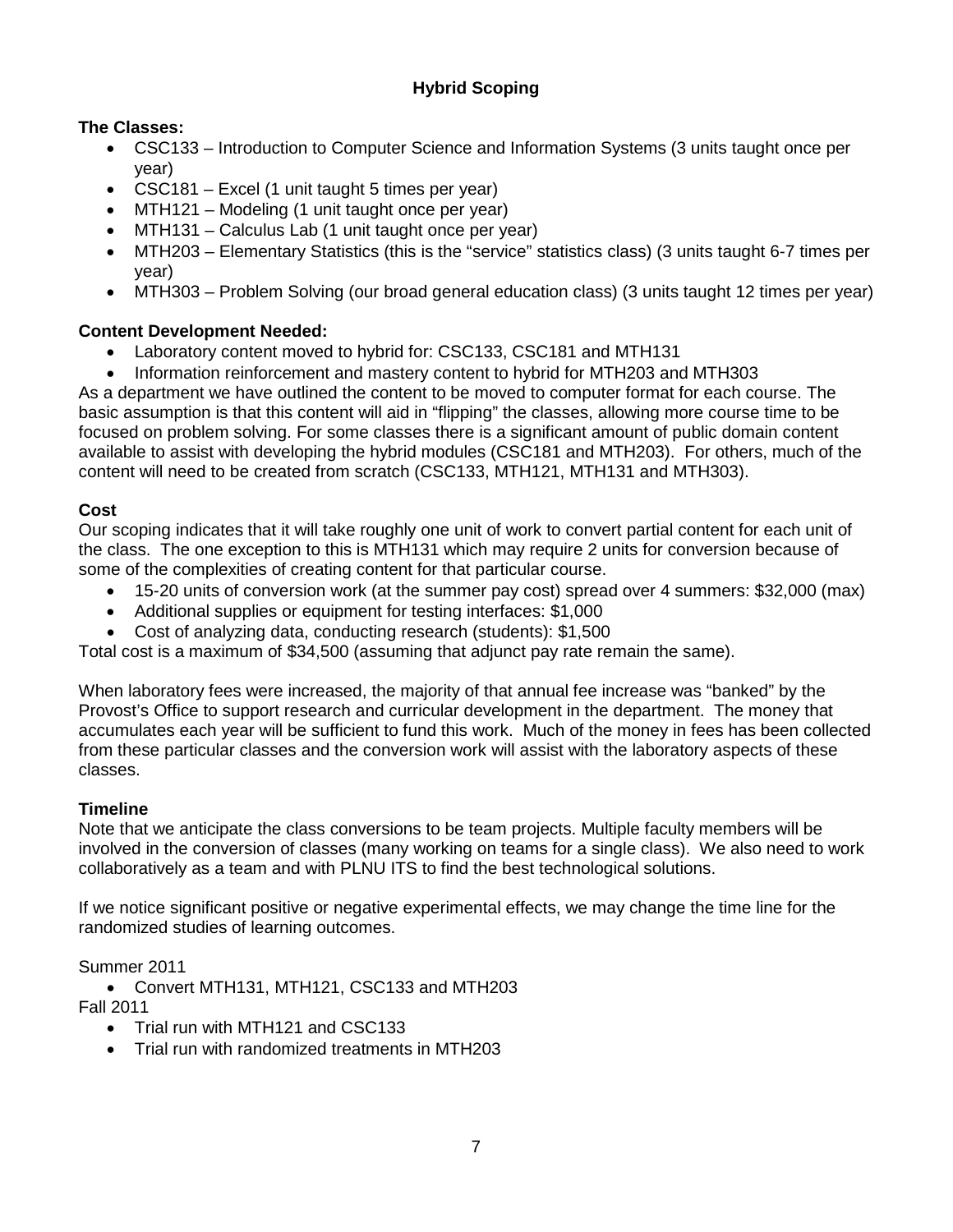Spring 2012

- Trail run with MTH131
- Trial run with randomized treatments in MTH203

Summer 2012

- Evaluate what was learned from the 2011-12 trials
- Convert CSC181 and MTH303

Fall 2012

• Second trial run with MTH121 and CSC133

• Trial run with randomized treatments with CSC181 and MTH303 Spring 2013

• Second trial run with MTH131

• Trial run with randomized treatments with CSC181 and MTH303 Summer 2013

• Evaluate what was learned from the 2012-13 trials

• Adjust classes as needed

Fall 2013

• Continue gathering data in CSC181, MTH121, MTH203 and MTH303 Spring 2014

• Continue gathering data in CSC181, MTH131, MTH203 and MTH303

• Make determination about continuing the use of hybrids

Summer 2014

• Finalize any changes that need to be made in the material.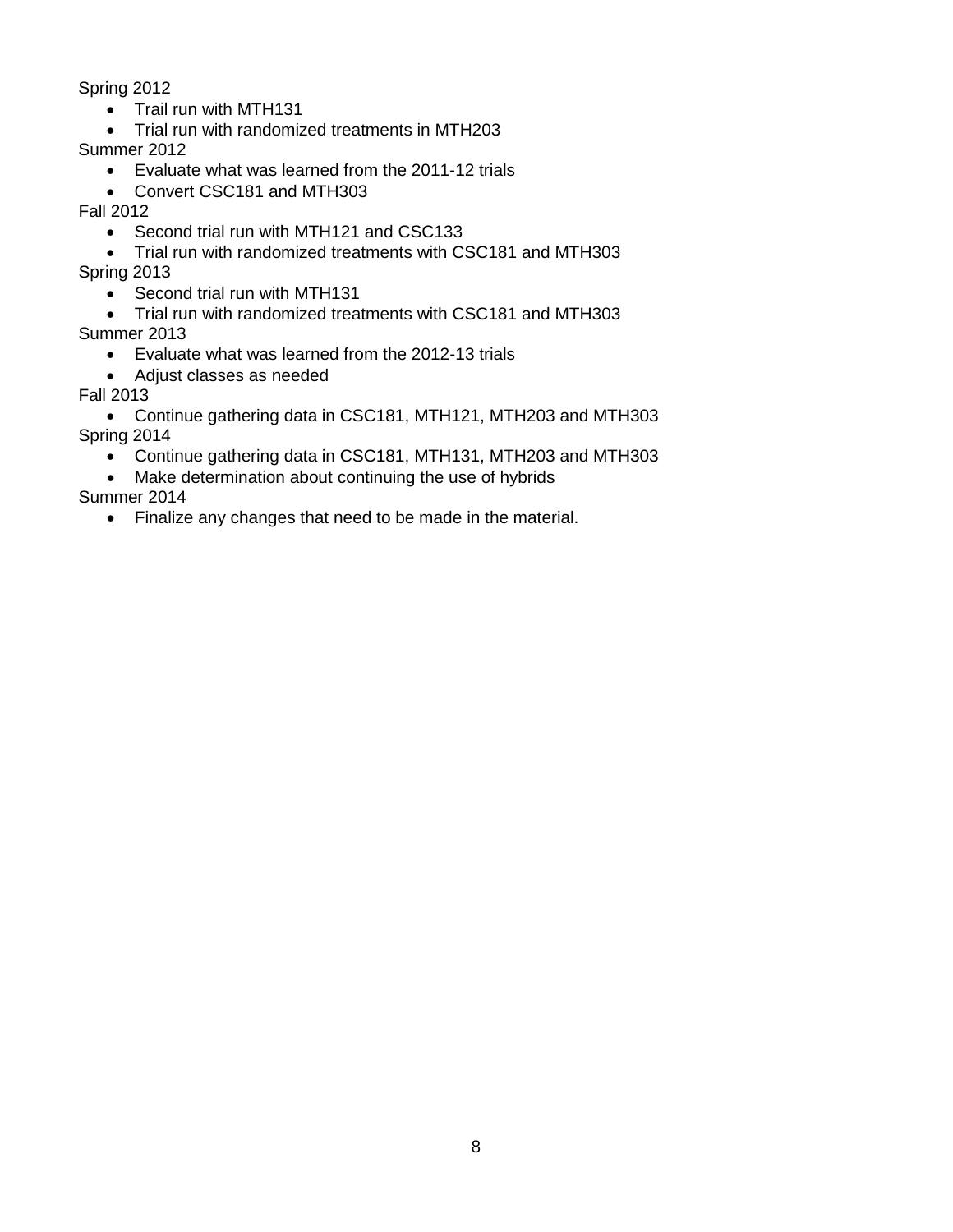# **Analysis of Face to Face vs. Hybrid Problem Solving (MTH303) Spring 2014**

|                                                                                                   | Face to<br>Face - | Hybrid - |
|---------------------------------------------------------------------------------------------------|-------------------|----------|
| Approximately how many hours per week did you spend<br>reading material in the textbook?          | Average<br>1.41   | Average  |
| Approximately how many hours per week did you spend<br>outside of class doing the online reading? |                   | 1.34     |
| Approximately how many hours per week did you spend<br>outside of class doing the online quizzes? |                   | 1.49     |
| Approximately how many hours per week did you spend<br>working on the online practice problems?   |                   | 2.26     |
| Approximately how many hours per week did you spend<br>on the written homework?                   | 1.95              | 1 44     |

|                                                                                     | Face to<br>Face -<br>Agree or<br>Strongly<br>Agree | Hybrid -<br>Agree or<br>Strongly<br>Agree |
|-------------------------------------------------------------------------------------|----------------------------------------------------|-------------------------------------------|
| I found the reading helpful in learning course material.                            | 66%                                                |                                           |
| I found the online reading helpful in learning course<br>material.                  |                                                    | 58%                                       |
| I found the online quizzes helpful in learning course<br>material.                  |                                                    | 58%                                       |
| I found the online practice problems helpful in learning<br>course material.        |                                                    | 78%                                       |
| I found the written homework problems helpful in<br>learning course material.       | 91%                                                | 69%                                       |
| I found the in-class activities helpful in learning course<br>material.             | 94%                                                | 81%                                       |
| How did you typically work on course material? One long<br>session                  | 69%                                                | 78%                                       |
| How did you typically work on course material? Several<br>short sessions.           | 31%                                                | 22%                                       |
| The course technology was easy to use.                                              |                                                    | 73%                                       |
| Prior to taking this course, I wanted to take a<br>hybrid/blended course.           |                                                    | 32%                                       |
| After taking this course, I would like to take another<br>hybrid/blended course.    |                                                    | 56%                                       |
| The blended/hybrid format contributed to my ability to<br>learn.                    |                                                    | 48%                                       |
| For this course, the blended/hybrid format is preferable to<br>traditional lecture. |                                                    | 54%                                       |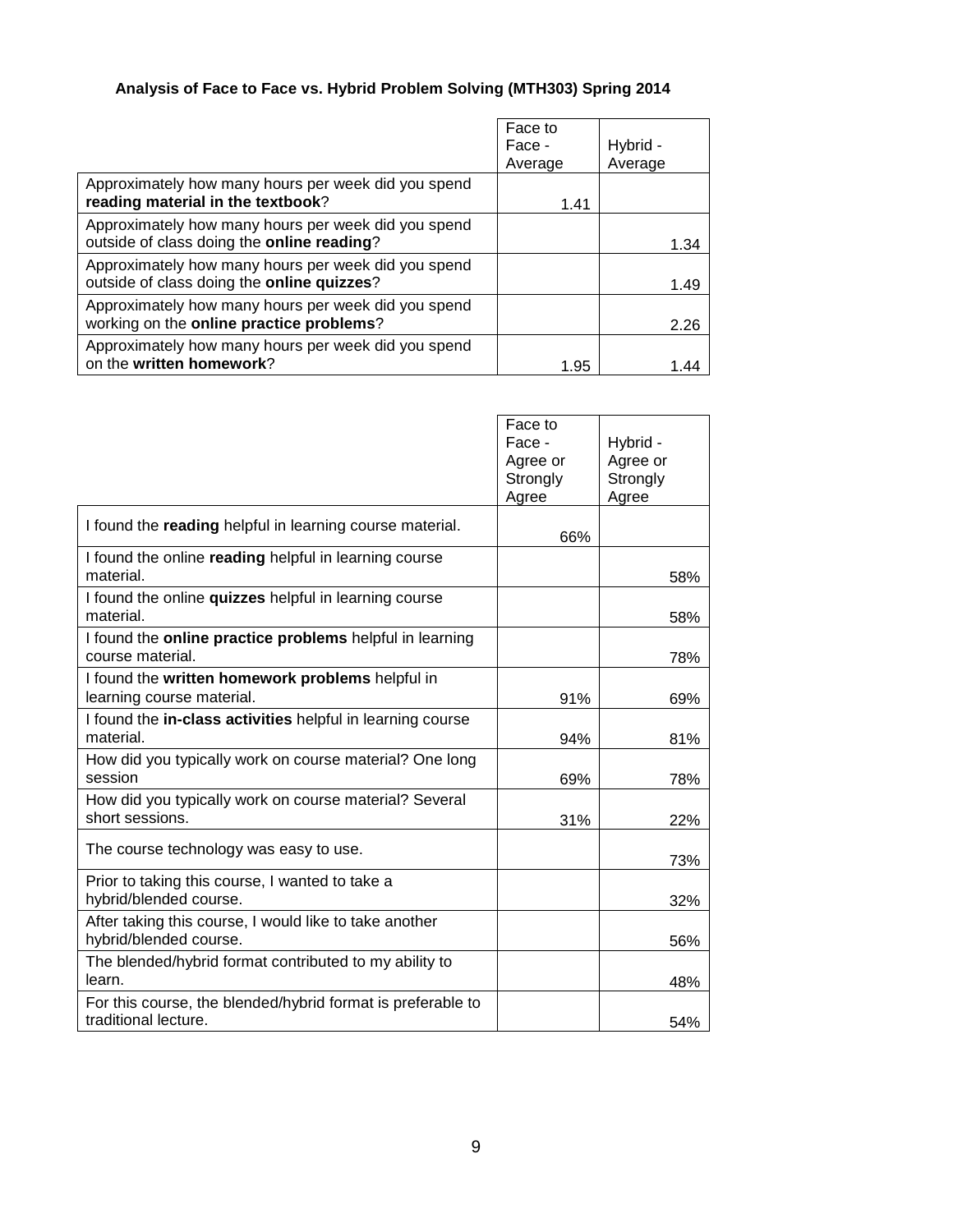|                                                                                                                                      | Face to<br>Face -<br>Agree or<br>Strongly<br>Agree | Hybrid -<br>Agree or<br>Strongly<br>Agree |
|--------------------------------------------------------------------------------------------------------------------------------------|----------------------------------------------------|-------------------------------------------|
| In this class, we have been directly involved in problem<br>solving activities.                                                      | 92%                                                | 83%                                       |
| This class has contributed to my ability to solve different<br>types of problems.                                                    | 71%                                                | 63%                                       |
| This class has expanded my methods of exploration in<br>problem solving.                                                             | 71%                                                | 62%                                       |
| This class has contributed to my ability to make educated<br>guesses and check their correctness by analyzing their<br>implications. | 60%                                                | 59%                                       |
| This class has helped me to understand major concepts,<br>methods and applications of critical thinking.                             | 71%                                                | 59%                                       |
| This class has helped me to see the importance of<br>problem solving in our modern society.                                          | 69%                                                | 63%                                       |

| <b>MTH303</b>                                                                                      | Face to<br>Face<br>Average | <b>Hybrid</b><br>Average |
|----------------------------------------------------------------------------------------------------|----------------------------|--------------------------|
| Students will be able to formulate a mathematical model<br>from a verbal description of a problem. | 2.81                       | 2.90                     |
| Students will be able it solve non-routine problems using<br>logic and quantitative techniques.    | 2.59                       | 2.73                     |
| Students will be able to construct solutions to problems<br>using computational techniques.        | 2.78                       | 2.90                     |

| <b>MTH303</b>                                                                                      | Face to<br>Face<br>Median | Hybrid<br>Median |
|----------------------------------------------------------------------------------------------------|---------------------------|------------------|
| Students will be able to formulate a mathematical model<br>from a verbal description of a problem. | 4.00                      | 4.00             |
| Students will be able it solve non-routine problems using<br>logic and quantitative techniques.    | 2.50                      | 3.00             |
| Students will be able to construct solutions to problems<br>using computational techniques.        | 3.00                      | 3.00             |

|                                                                                                    | Face to<br>Face 2.5 or | Hybrid 2.5 or |
|----------------------------------------------------------------------------------------------------|------------------------|---------------|
| MTH303                                                                                             |                        |               |
| Students will be able to formulate a mathematical model<br>from a verbal description of a problem. | 67%                    | 65%           |
| Students will be able it solve non-routine problems using<br>logic and quantitative techniques.    | 60%                    | 70%           |
| Students will be able to construct solutions to problems<br>using computational techniques.        | 70%                    | 70%           |